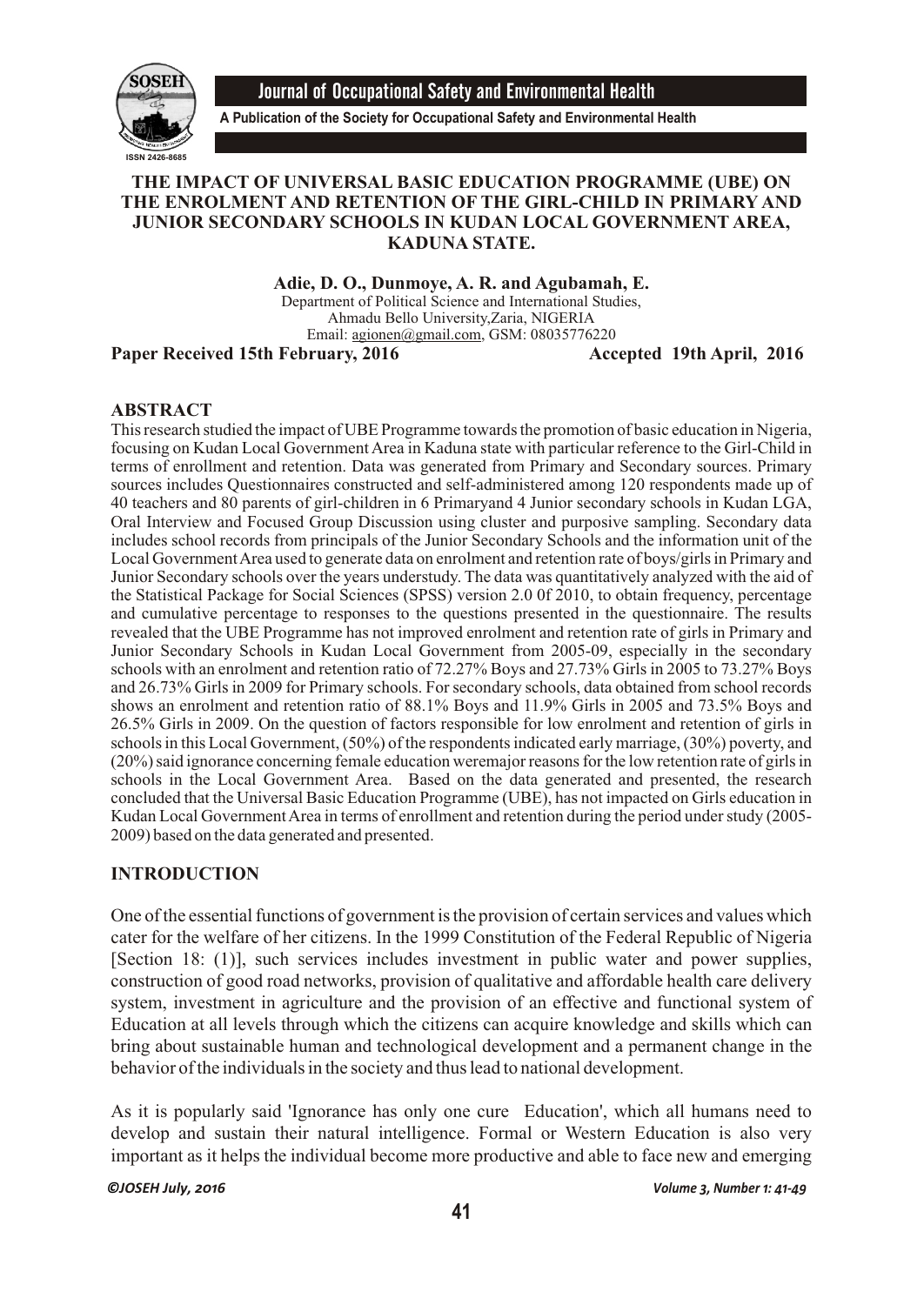challenges. Education is also the starting point of women's advancement as it promotes the realization of their full potentials (Okafor, 1971).

Education is the basic tool that should be given to women in order to fulfill their role as full members of the society (United Nations, 1995). Education constitutes the major instrument for sustainable human development which every other activity revolves. It is because of this that development experts posit that no society can rise beyond its Educational level. Nations which have recorded tremendous feats in the world, heavily relied on the instrumentality of Education, hence, Education can be rightly said to be the key to national development. When the individuals in a country are properly educated, that society would develop because Education plays a vital role in the modern world as it enables an individual acquire the skills necessary to compete and contribute to issues of national importance, be it in politics, science, technology, etc (Okafor, 1971).

Through Education, women can break the circle of their oppression and exploitation. Women require basic education in order to recognize their potentials and develop their abilities to contribute to the socio-economic and political life of their countries and be aware of their minimum legal rights (Pant, 2004). Educating the Girl-Child empowers her to be able to contribute to national development which occurs when the mental and physical component of the child is developed. (Methu, 1992).

Experts in education theories agree that education improves health and productivity and that the poorest gain the most. When schools open their doors wider to girls and women as they do to boys and men, the benefits multiply, (Schuber, 1982).

Educating women is the single most important step government can take to improve the health and economic potentials of their citizens. Data has shown that literacy and numeracy knowledge among women are associated with improved farming methods as well, (Tadesse, 1979).

According to Akpan (2009), Education is too important to be trifled with in Nigeria. He argued that Nigeria has remained underdeveloped because our people are not correctly and sufficiently educated, and that we are poor because our public Education policy is just not right not because our Education is cheap or that government is too poor to ensure functional Education in Nigeria. Education policies are not new in Nigeria. The Federal government of Nigeria has over the years shown commitment to the development of the Educational standard of the nation through the formulation and implementation of policies that seek to promote and sustain high Educational standards. Nigeria's National Policy on Education (1981) indicates that education is the greatest investment that the nation can make for the quick development of its economic, political and social life. Some of the policies on Education in Nigeria includes: Universal Primary Education (UPE) of 1976, the Education For All (EFA) 1990 in Jomtien, Thailand of which Nigeria was a signatory and of which she pledged to uphold, and of recent the Universal Basic Education Programme (UBE) launched in 1999 by the Obasanjo's Administration which became operational from 2005.

One of the objectives of the UBE programme is promoting the Education of the girl child and the provision of free Universal Basic Education for every Nigerian child of school going age. Female Education in Nigerian touches a fundamental issue of gender disparity which is both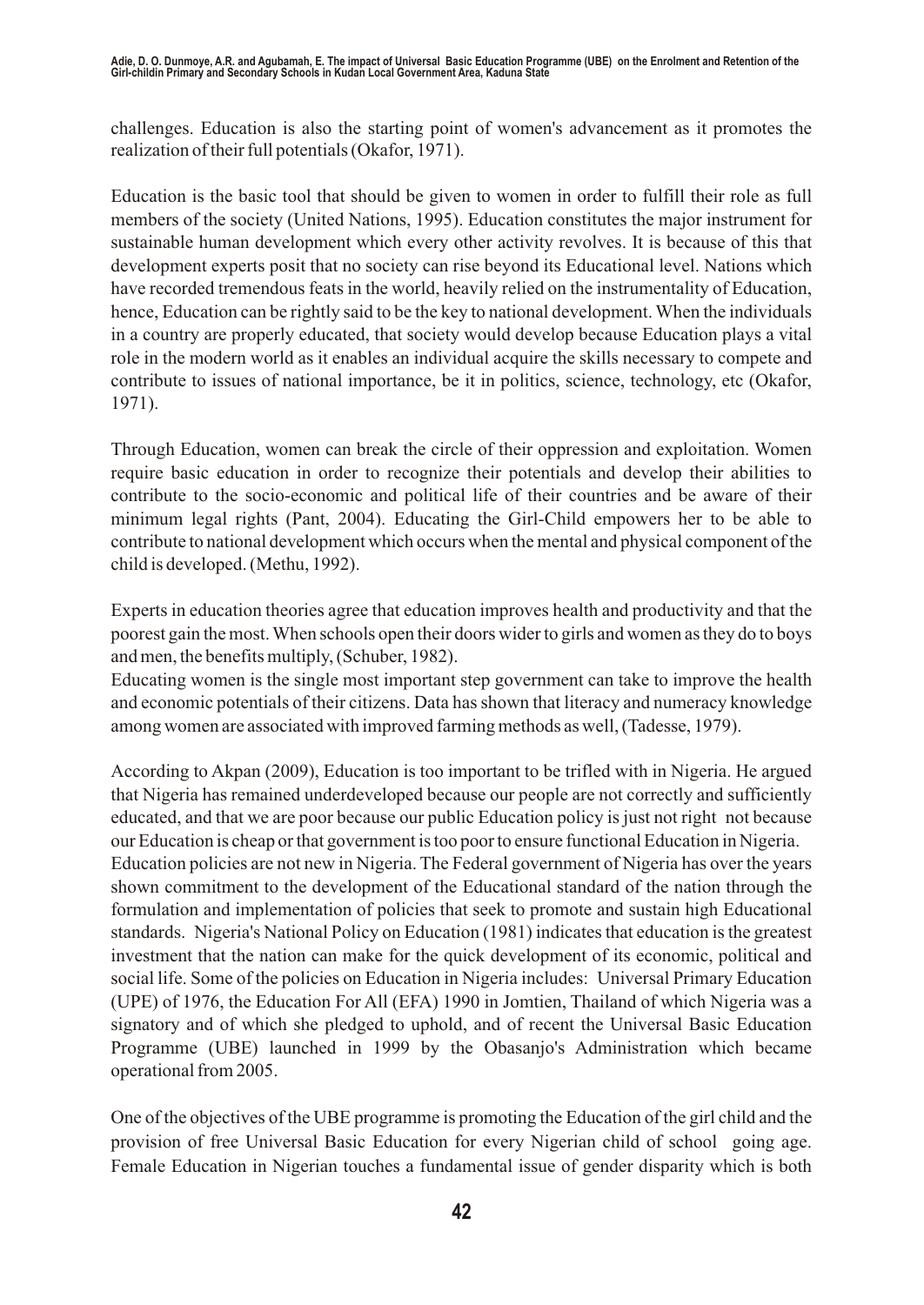ancient and global. Today in the world, we do see the global agitation for female Education. This is to ensure equal rights to Education for the females which they ought to share as far as possible with their male counterparts.

According to a popular adage, *"when you educate a woman, you educate a whole nation".* This is so because the woman is the mother of the nation and her education is very vital because of the impact it would have on those around her. Also, the women folk are said to constitute half of every nation's productive population and so the need to empower them educationally to enable them effectively contribute to the socio-economic and political development of their countries. Many of the identified factors militating against the Girl-child education in Nigeria are mostly socio-cultural. These include: early marriage, discrimination of the Girl-child by the parents, stereotyping the female child etc. other issues are social and economic like ignorance, poverty etc which hinder the female child from getting the desired western Education necessary to develop and live a good life. With the objectives of the UBE which aims at ensuring that every Nigerian child of school-going age gets the education needed for national development, political consciousness and national integration, it is believed that the Girl-child education would be better enhanced under the UBE programme, (ESA, 2008).

The UBE is Nigeria government's attempt to revamp the falling standard of Education in Nigeria by pursuing mass literacy while eradicating illiteracy, ignorance, poverty etc and also promote the education of the Girl-child.

In spite of the educational policies formulated by the Nigerian Government over the years, school enrolment remains low and in Northern Nigeria much lower than other parts of the country, (Egunjobi, 2005). Enrolment ratio in Kaduna state is 76% for boys and 62% for girls and Kudan Local Government Area has a gross enrolment ratio below 70%, the other local government being Kaduna south, (KSE, 2005).

This research aims at investigating the impact of the Universal Basic Education Programme (UBE) on Girl-child education in terms of enrollment and retention in some selected primary and junior secondary schools in Kudan Local Government Area, Kaduna State from 2005 2009.

### **METHODS AND PROCEDURE**

### **Instruments for data collection**

The research design is a survey method. Data for this research includes both primary and Secondary sources. Primary Sources involved the use of self constructed and administered questionnaires, Oral Interview and Focused Group Discussion. The questionnaire, Oral Interview and Focused Group Discussion was used to generate data on the question of factors responsible for the low enrolment and retention of girls in primary and junior secondary schools in Kudan Local government area. The questionnaire was pilot tested among colleagues in the Department of Political Science to ascertain the time it will take to administer each and was validated by my supervisors. Secondary data includes school registers obtained from the Principals of the Junior Secondary Schools in the Local Government and available records on girls' enrolment and retention in primary and junior secondary schools in Kudan Local Government Area during the years understudy obtained from the Local Government secretariat.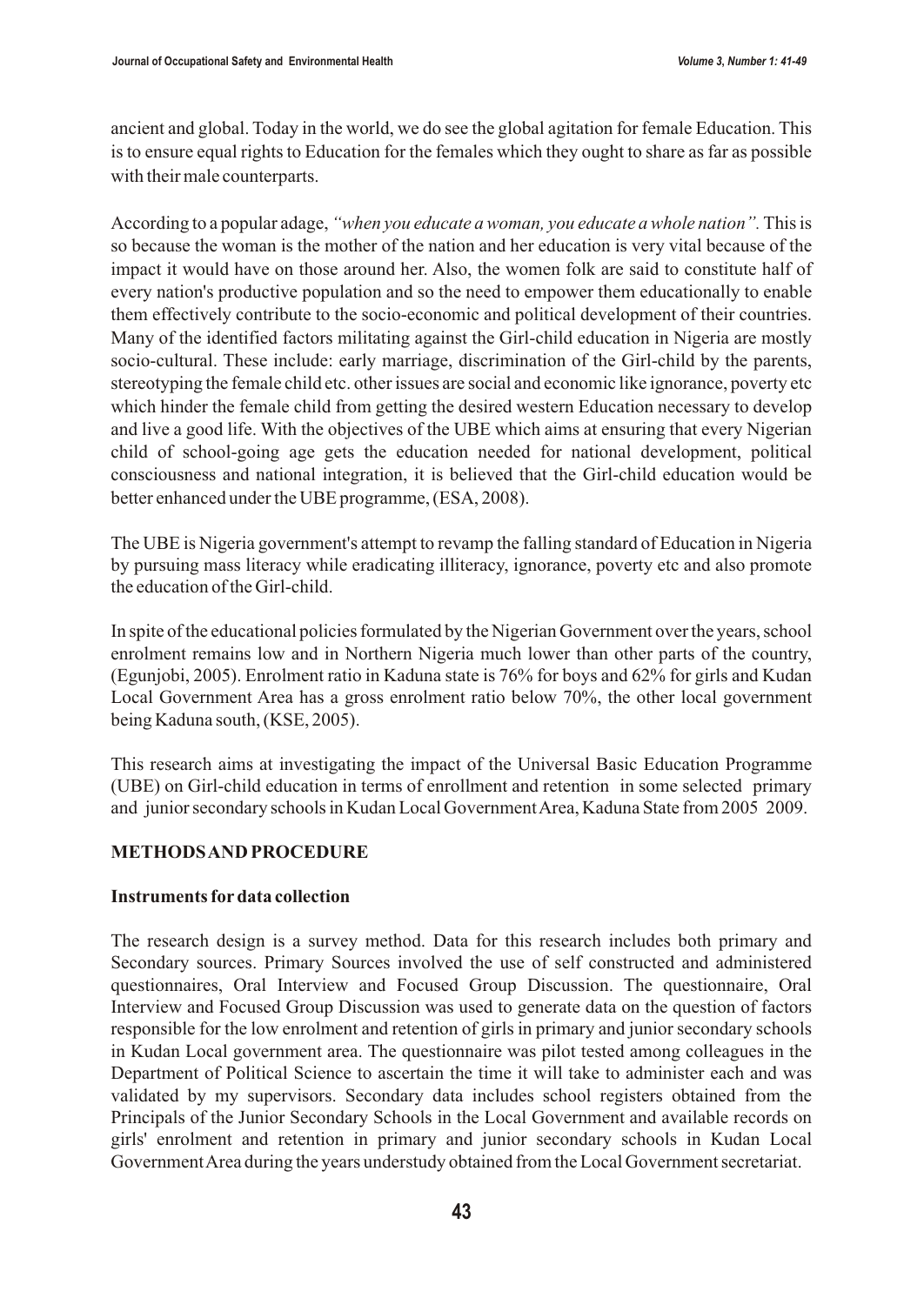# **Population and Sampling**

Kudan Local Government has Five (5) major towns, 55 villages and 10 wards. The research targeted Primary and Secondary Schools as well as the teachers and parents of girl-children in the selected Primary and Junior Secondary Schools in Kudan Local Government area, Kaduna State. There are 73 primary schools and 5 secondary schools in the local government. 4 out of the 10 wards in the local government were selected using multi staged sampling namely: Kudan, Doka, Kauran Wali and Hunkuyi based on their proximity to the road. 6 out of the 73 primary schools and 4 out of the 5 junior secondary schools were selected for this study using cluster sampling because of their scattered locations.

The total sampled population for this study is 139, comprising of forty (40) teachers and eighty (80) parents sampled through the questionnaire totaling (120). Oral interview was conducted with Seven (7) individuals namely: one (1) Headmaster of Hunkuyi Model Primary school, four (4) Principals of the Junior Secondary Schools in Kudan, Kauranwali, Doka and Hunkuyi, One (1) UBE Teacher in Hunkuyi Primary school, One (1) Local Government official under the Planning, Research and Statistics Department. The Focused Group Discussion involved twelve (12) individuals purposively selected based on their knowledge of the issue understudy. These individuals comprise of three (3) Teachers in the primary schools in Garu, Mauta and Zabi, three (3) girls in the junior secondary school in Hunkuyi, three (3) parents of girls in the junior secondary schools in Doka, and three (3) PTA chairmen of the primary schools in Garu, Mauta and Zabi bringing the total population to 139.

The schools were approached in clusters while the parents of the girls were identified through their children and traced to their houses with the help of a research assistant who happens to be a native of the local government and a teacher in one of the junior secondary schools and sampled through the questionnaire. The questionnaire, oral interview and Focused Group Discussion was used to generate data on the factors responsible for low enrolment and retention of girls in Primary and Secondary Schools in this local Government Area, while school registers and official records obtained from the Local Government secretariat provided record of school enrolment and retention between the boy/girl-child over the years understudy in the local government.

# **RESULTS AND DISCUSSION:**

Data for this study was quantitatively analyzed using simple statistical method of Frequency, Percentage, Cumulative percentage and variables were cross tabulated and presented on tables with the aid of the computer using the Statistical Package for Social Science (SPSS) version 2.0 0f 2010.

# **Results**

Table 1 shows the enrolment and retention ratio between boys and girls in primary schools from the period 1996-2004, the period before the campaigns and implementation of the UBE programme in Nigeria.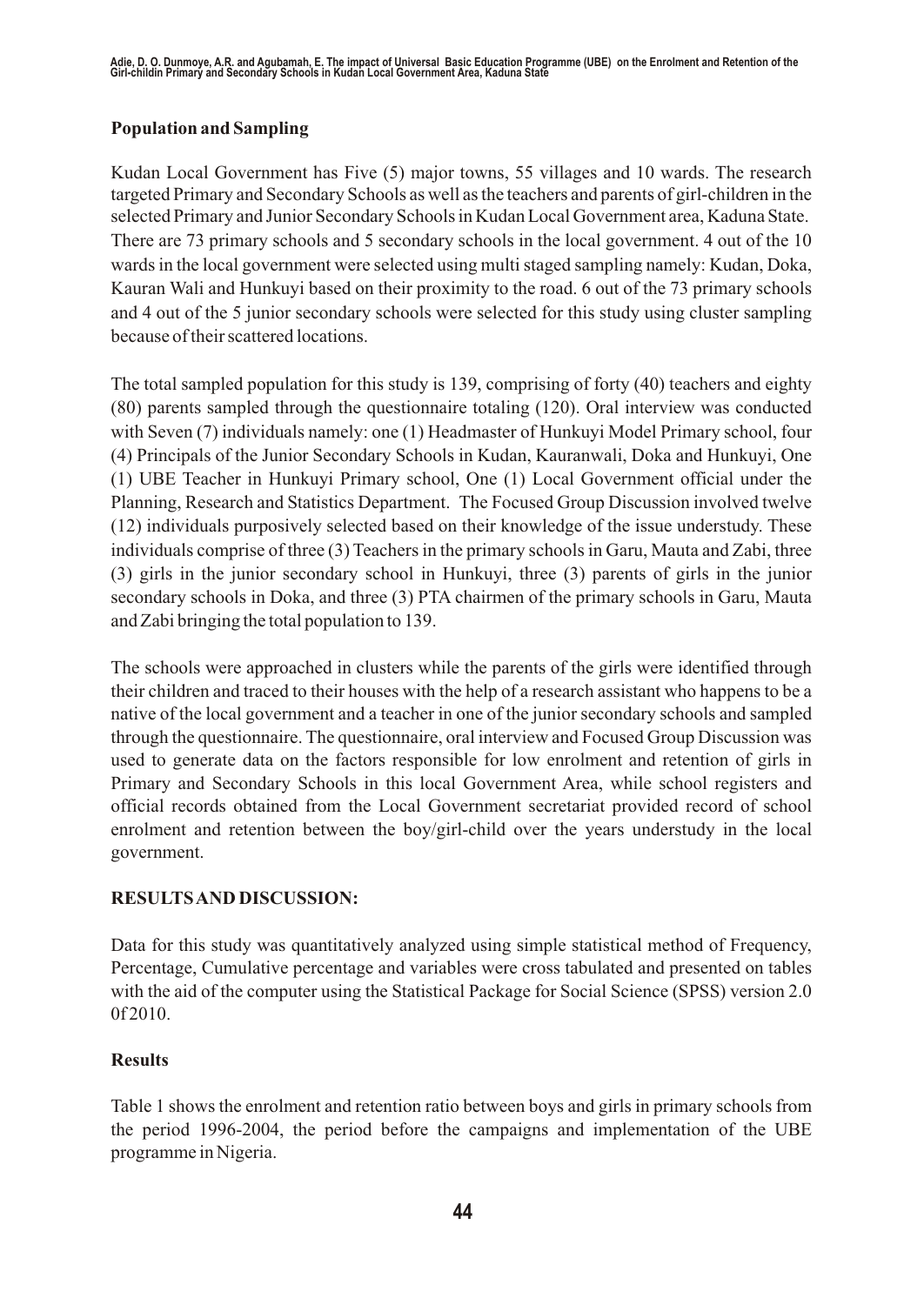| <b>YEAR</b> | Male      | Female    | Total     | % Male   | % Female |
|-------------|-----------|-----------|-----------|----------|----------|
| 1996-1997   | 4,809     | 2,150     | 6,959     | 69.10476 | 30.89524 |
| 1997-1998   | 5,288     | 2,508     | 7,796     | 67.82966 | 32.17034 |
| 1998-1999   | 7,061     | 2,533     | 9,594     | 73.59808 | 26.40192 |
| 1999-2000   | NA.       | NA.       | <b>NA</b> |          |          |
| 2000-2001   | <b>NA</b> | <b>NA</b> | <b>NA</b> |          |          |
| 2001-2002   | <b>NA</b> | NA.       | <b>NA</b> |          |          |
| 2002-2003   | NA.       | NA.       | <b>NA</b> |          |          |
| 2003-2004   | 17,973    | 8,267     | 26,240    | 68.49466 | 31.50534 |
| 2004-2005   | 13,092    | 6,311     | 19,403    | 67.4741  | 32.5259  |

**Table 1: Girl-child enrolment ratio in primary schools in Kudan Local Government Area from 1996-2004**

NA: Not Available

*Source: Education and statistics office Kudan Local Government Area, 2010.*

There was an enrolment increase in the year 2004 which declined again in 2005 from 8,267 to 6,311. 2005 was the period of the UBE program was formally inaugurated. Table 2 show the female retention rate in primary schools. The years 2006 - 2008 showed a steady decline in the retention rate of girl-children in primary schools in Kudan Local Government as shown in the table and a slight increase in the years 2008-09.

| Year      | Male   | Female | $\%$ Male | $\%$ Female |
|-----------|--------|--------|-----------|-------------|
| 2005-2006 | 30,622 | 11,751 | 72.27     | 27.73       |
| 2006-2007 | 26,764 | 9,323  | 74.17     | 25.83       |
| 2007-2008 | 27,554 | 2,484  | 91.73     | 8.27        |
| 2008-2009 | 30,763 | 11,222 | 73.27     | 26.73       |

Source: information unit, Kudan Local Government Area, 2010.

For secondary schools, the ratio between boys and girls enrolment in schools is even lower which confirms the assumption that female enrolment in schools dwindles as they climb the academic ladder, according to Egunjobi (2005). A sample of four (4) secondary schools in four (4) different wards namely: Hunkuyi, Kudan, Doka, KauranWali show a disproportionate disparity between Boy/Girl-child enrolment in secondary schools over the years 2005-09 inspite of the UBE campaigns (Table 3).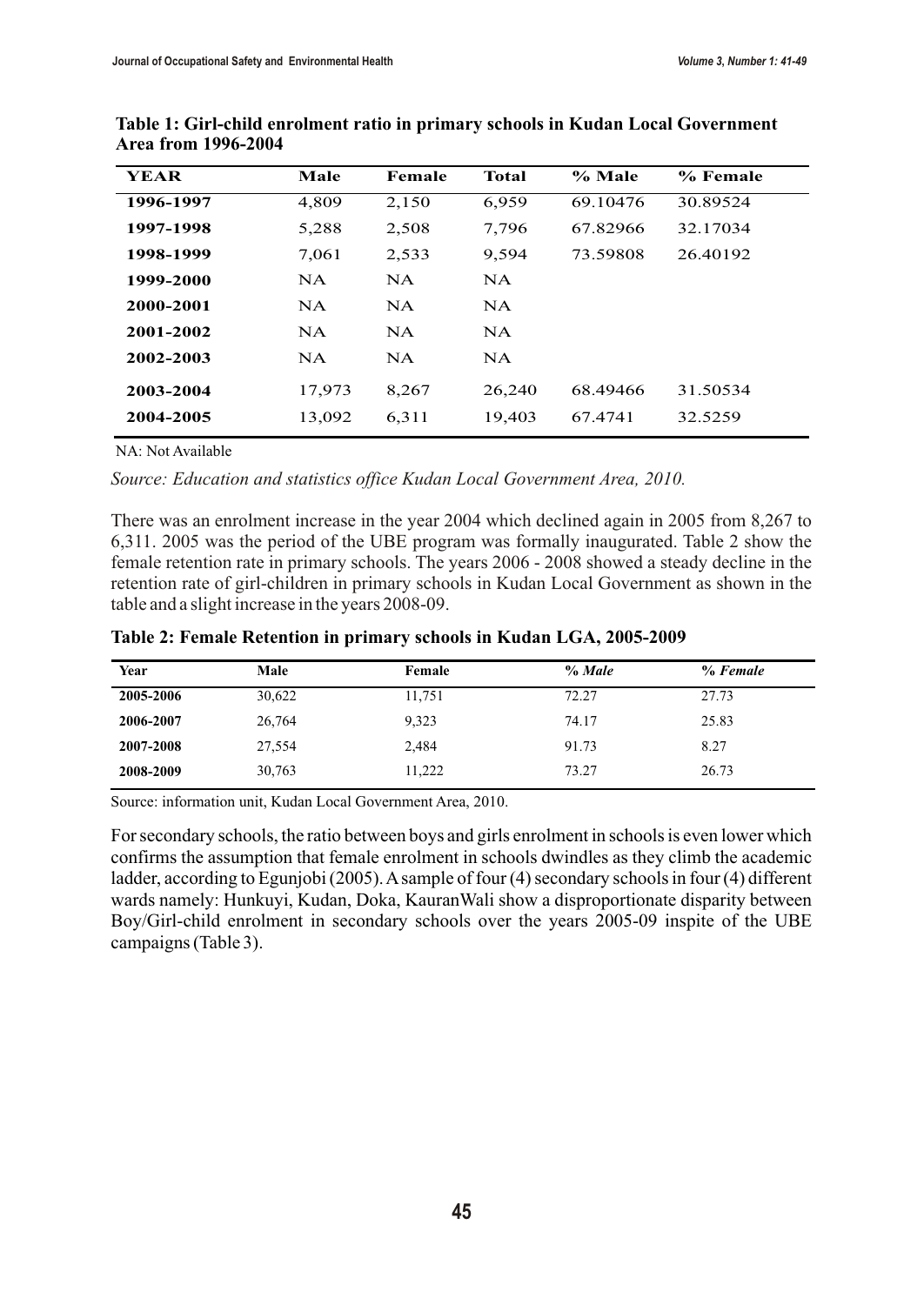Adie, D. O. Dunmoye, A.R. and Agubamah, E. The impact of Universal Basic Education Programme (UBE) on the Enrolment and Retention of the<br>Girl-childin Primary and Secondary Schools in Kudan Local Government Area, Kaduna S

|                           |           |     | 2005  |       |     |    | 2006 |               |       | 2007 |               |      |      | 2008 |               |      |     |     | 2009 |      |
|---------------------------|-----------|-----|-------|-------|-----|----|------|---------------|-------|------|---------------|------|------|------|---------------|------|-----|-----|------|------|
| Name of                   | M         | F   | %M    | % F   | M   | F  | $\%$ | $\frac{0}{0}$ | M     | F    | $\frac{0}{0}$ | %F   | M    | F    | $\frac{0}{0}$ | %F   | M   | F   | $\%$ | %F   |
| School                    |           |     |       |       |     |    | M    | F             |       |      | M             |      |      |      | M             |      |     |     | M    |      |
| <b>GJSS</b>               | 131       | 15  | 89.72 | 10.28 | 188 | 13 | 93.5 | 6.5           | 214   | 20   | 91.5          | 8.5  | 265  | 95   | 73.6          | 26.4 | 246 | 122 | 66.8 | 33.2 |
| Hunkuyi                   |           |     |       |       |     |    |      |               |       |      |               |      |      |      |               |      |     |     |      |      |
| <b>GSS Kudan</b>          | 603       | 85  | 87.64 | 12.36 | 270 | 30 | 90   | 10            | 798   | 131  | 85.9          | 14.1 | 589  | 137  | 81.1          | 18.9 | 492 | 164 | 75   | 25   |
| Doka                      |           |     |       |       |     |    |      |               | 93    | 25   | 78.8          | 21.2 | 137  | 35   | 79.7          | 20.3 | 183 | 56  | 76.6 | 23.4 |
|                           | <b>NA</b> |     |       |       | NA  |    |      |               |       |      |               |      |      |      |               |      |     |     |      |      |
| Kauranwali                | <b>NA</b> |     |       |       | 59  | 6  | 90.8 | 9.2           | 62    | 7    | 89.9          | 10.1 | 72   | 12   | 85.7          | 14.3 | 74  | 16  | 82.2 | 17.8 |
|                           |           |     |       |       |     |    |      |               |       |      |               |      |      |      |               |      |     |     |      |      |
| Total<br><b>Enrolment</b> | 734       | 100 | 88.1  | 11.9  | 517 | 49 | 91.3 | 8.7           | 1,167 | 183  | 86.4          | 13.6 | .063 | 279  | 79.2          | 20.8 | 995 | 358 | 73.5 | 26.5 |

Source: Obtained during field work from School Principals, 2010.

| <b>Frequency</b> | $\frac{6}{9}$ | Valid % | Cum. $%$ |  |  |
|------------------|---------------|---------|----------|--|--|
| 30               | 30.0          | 30.0    | 30.0     |  |  |
| 50               | 50.0          | 50.0    | 80.0     |  |  |
|                  |               |         |          |  |  |
| 20               | <b>20.0</b>   | 20.0    | 100.0    |  |  |
| 100              | 100.0         | 100.0   | 100.0    |  |  |
|                  |               |         |          |  |  |

**Table 4: Distribution of Respondents on factors responsible for low Enrolment and retention rate of Girls in schools in this area**

Source: Field Survey Data, 2010.

In Table 4, the question on factors responsible for the low enrolment and retention rate of female children in the area of study was answered. Thirty (30.0%) of the sampled population said Poverty is responsible for low enrolment and retention rate of Female children in schools in this area, Fifty (50.0%) of the sampled population identified Early marriage while Twenty (20.0%) identified ignorance as a factor.

Informed views from the Focused Group discussion as well as interview conducted among the 12 and 6 individuals considered as critical stake holdersare summarily presented as follows:

All the respondents agreed to their willing to send their female children to school as far as the girls will maintain their Islamic beliefs and virtues and not be corrupted by Western Influence.

All the respondents accepted that early marriage for their girls is a major reason for the low retention rate of girl children in schools in this local government.

10 out of 12 respondents agreed that poverty and Ignorance are reasons why most parents would rather send the boy child and not the girl-child to school when faced with choices since the boy would later take on the responsibility of the family from the father and the Girl-Child would sooner be married out.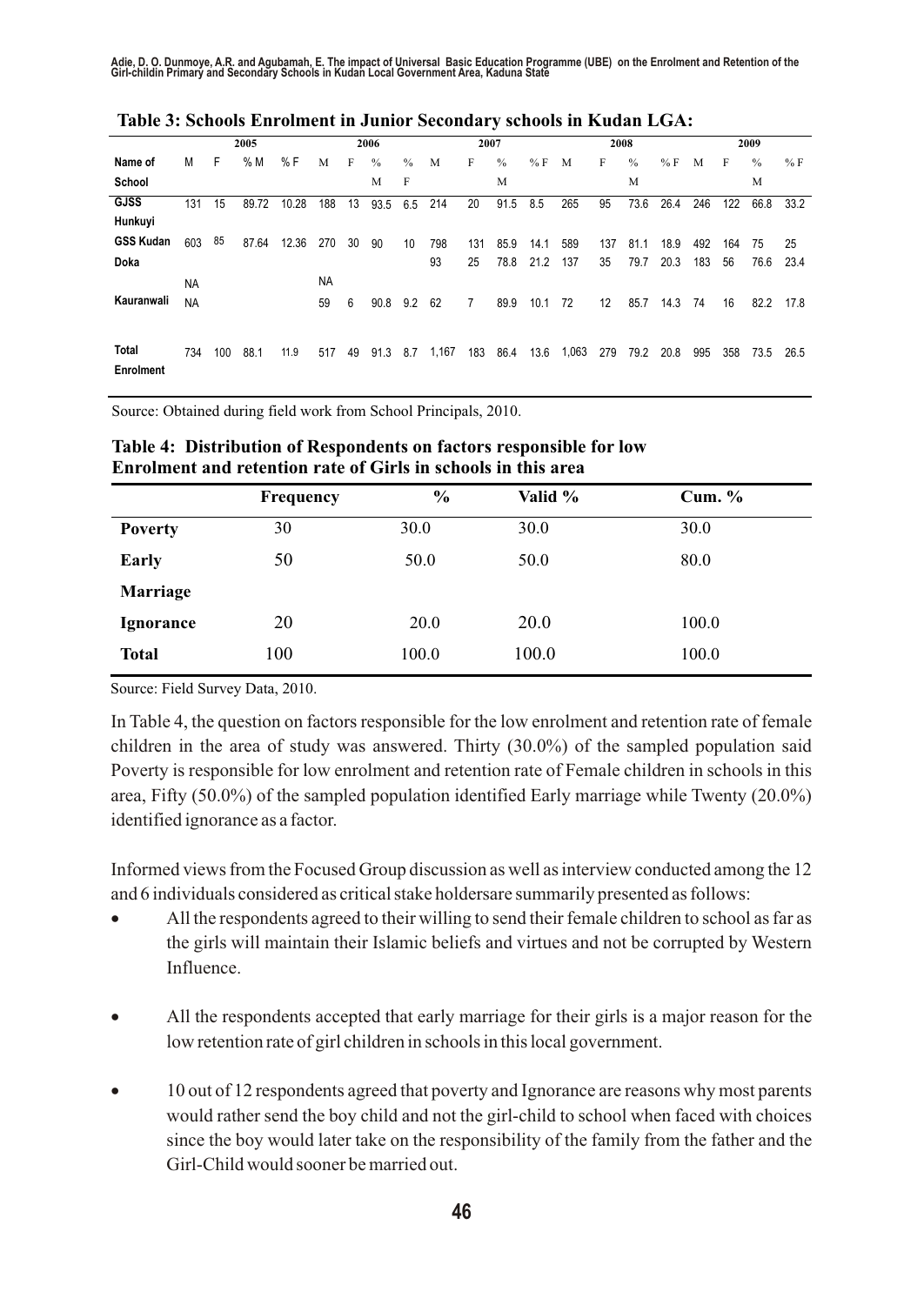2 out of 10 respondents under the Focus Group Discussion mentioned unemployment also as being another reason why Girl-Child Education is not taken seriously.

The 4 Principals of the Junior Secondary Schools and Primary school Teachers interviewed in the area disclosed the following on the question of the implementation of the UBE Programme towards the promotion of the Girl-Child education in Kudan L:ocal Government:

According to Malam Abdurahman Ango, the Principal of Government Junior secondary school Kauran Wali, Kudan, identified the problem of insufficient school facilities and graduate teachers hence the school makes do with mostly Youth Corps members assigned to the school from the Local Government a situation that is contrary to the provisions of the UBE Act which stipulates the sufficient distribution of qualified teachers to meet the expectations of the scheme.

The principal of Government Junior Secondary School Doka Kudan, Mal Kassimu Saleh equally stated that school environment was yet to improve under the UBE as can be seen from the dilapidation of most school buildings in the Local Government. According to him, most repairs in the school is either borne by the community through self-help which is not enough due to the poverty level of the indigenes or the school through monies generated from school charges (a token amount charged by schools in place of school fees with the approval of the Government to be used for minor expenses of the schools.

On the question of factors responsible for the low enrolment and retention of girls in schools in the local government, Malam Yahaya Garba Kudan, the Principal of Government Secondary School, Kudan said members of the community were yet to accept the importance of Girl child education hence the government needs to intensify its enlightenment campaigns in the area.

Musa Yusuf, of sabon Gari primary school when interviewed disclosed that in his school, learning materials are insufficiently supplied and distributed to pupils and this is not helping to achieve the objectives of the UBE in the area as some children are deprived of these materials and either buy them on their own or share with their mates.

When asked about the condition of service of the Teachers under the UBE programme, Binta Shehu, Khadija Lawal and Ladi Danbaba all of Model Primary School, Hunkuyi in a Focused Group Discussion disclosed that UBE teachers for now are lower paid than teachers under the Local Government Education Authority (LGEA). They said the UBE teachers are employed through the State Universal Basic Education Board (SUBEB) on contract for a period of three years and distributed to Local Governments and at the expiration of the contract; they are to be absolved in the local governments where they served. The UBE teachers according to these teachers receive their remuneration which is said to be just an allowance on a quarterly basis and these tends to make life very difficult for these teachers who sometimes stay away from school for lack of transport fare.

Maryam Alhassan and Jummai Shehu parents of children enrolled in the Early Childhood Care Development Education (ECCDE) disclosed that the condition under which the little children under this unit learn is both pathetic and unhealthy. According to them, some of the classes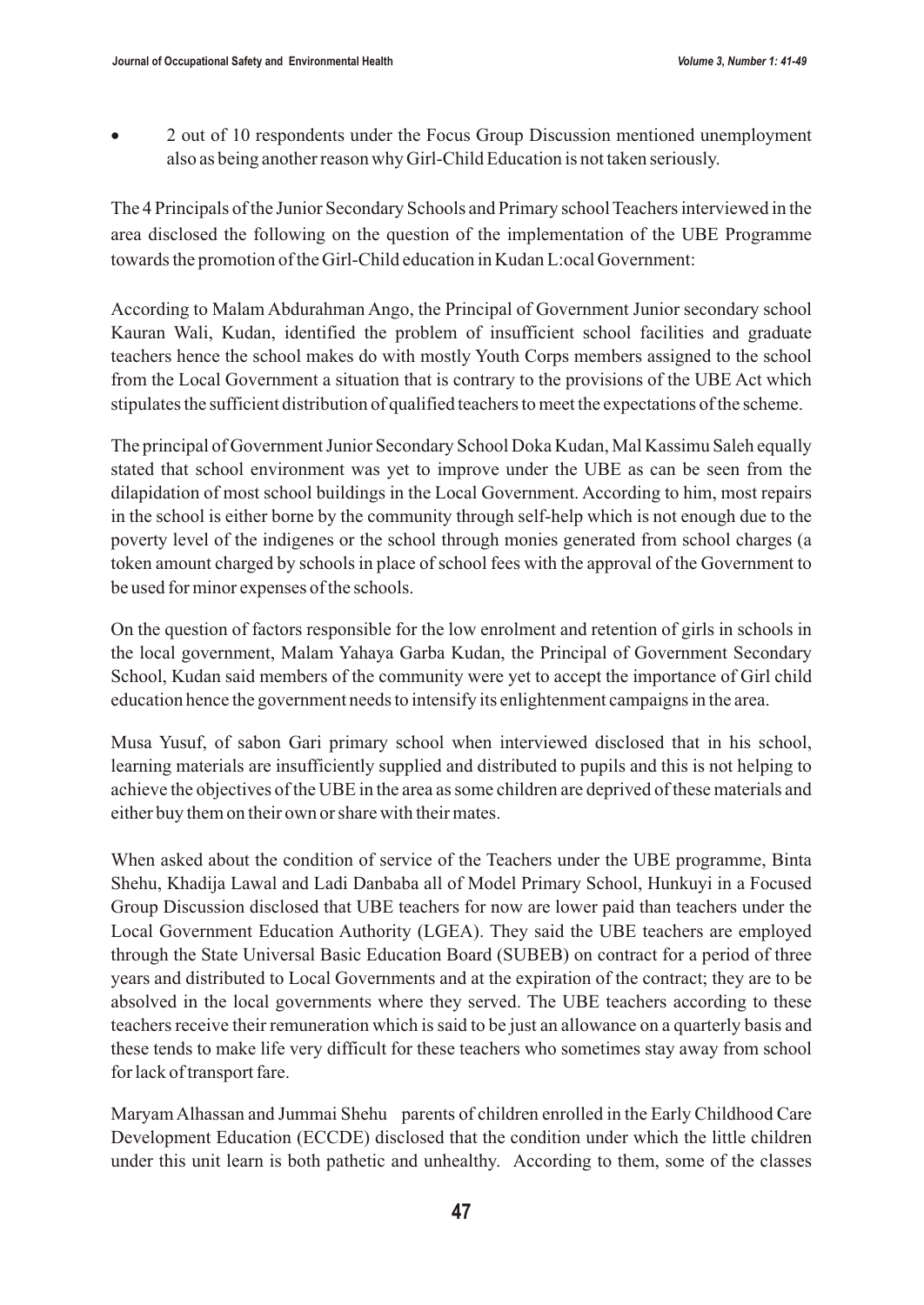contain over one hundred (100) children of ages between three (3) and Five (5) years under one teacher and only one nanny and in most of the schools majority of the children sit on the floor to learn and the population is too large for the teacher and nanny to manage. She said the crowd of children makes the classrooms potential health risks to the children who may contract diseases and infections from each other as they go to school.

When asked about the role of Kudan Local Government Area towards promoting the UBE programme in the area, the Local Government public Relations officer said the Local Government has been doing a lot to see that the objectives of the UBE programme is sustained in the local government by the prompt distribution of learning materials allocated to the local government and by constantly sending supervisors to monitor what is happening in the schools.

When asked to make a choice between completing their education before getting married and getting married before completing their education, Halima Ahmadu, Hauwa Safyanu and Sakina Sule of Government junior secondary school Doka Kudan unanimously agreed that marriage before proceeding higher in education is more preferable to them because waiting to complete their education would make them too mature at home and traditionally, girls in this area are not supposed to marry beyond their teenage years because by then getting a suitor becomes very difficult. As a result of this, some of the girls who are lucky to get spouses who would agree to their continuing with their education after the marriage go back to secondary school as married women and some nursing mothers can be seen in some of the schools with their infants nearby. The researcher was told that it is a common practices in this area by girls who want to continue their secondary education to get married while still in their junior secondary school level or shortly after completing junior secondary and complete the remaining in their husbands' homes if he grant the permission. Only few of the girls want to further their education up to the university level.

# **SUMMARY**

The factors identified from field survey as responsible for the low enrolment and retention of the girl-child in schools in Kudan Local Government are cultural, religious and Socio-economic.

Among the cultural factors identified in Kudan Local Government Area is early marriage which is commonly practiced in most parts of Northern Nigeria whereby young girls are withdrawn from school to get married.

This is attributed to Ignorance concerning the importance of the Girl-Child education on the part of parents since a Girl's role was not seen beyond the domestic front hence parents would rather have the girls married off as soon as possible. Also Girls are withdrawn from school to get married so that her bride wealth can be used to solve family problems - including paying for the Education of her brothers which is more important to the family. Many of the young girls themselves believe it is a sign of ill-luck to be unmarried while one is still in her teenage years. By the age of 13, most girls in Northern Nigeria are either betrothed or married and that is about the age they are supposed to begin secondary school, hence many of the girls would rather be on the street hawking wares to get money to buy their bridal items in preparation for marriage.

**Socio-Economic Factors includes Poverty and unemployment***:* Some children due to the poor financial position of their family are withdrawn from schools to help in generating income for their parents by engaging in activities like street hawking, farming etc. The girls hawk wares